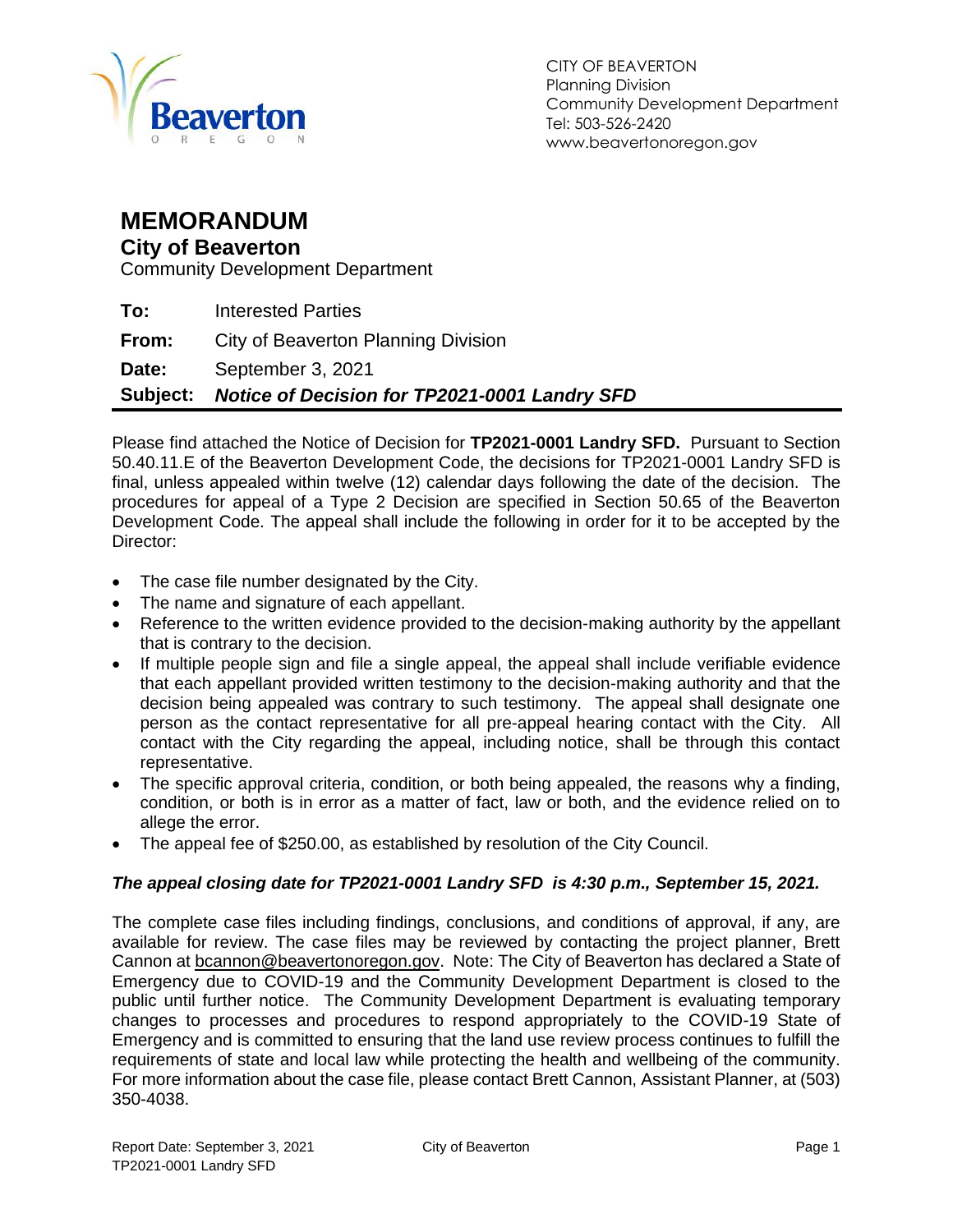*Accessibility information: This information can be made available in large print or audio tape upon request. Assistive listening devices, sign language interpreters, or qualified bilingual interpreters can be made available at any public meeting or program with 72 hours advance notice. To request these services, contact* **Brett Cannon** *by calling 711* **503-350-4038** *or email* **[bcannon@beavertonoregon.gov](mailto:bcannon@beavertonoregon.gov)**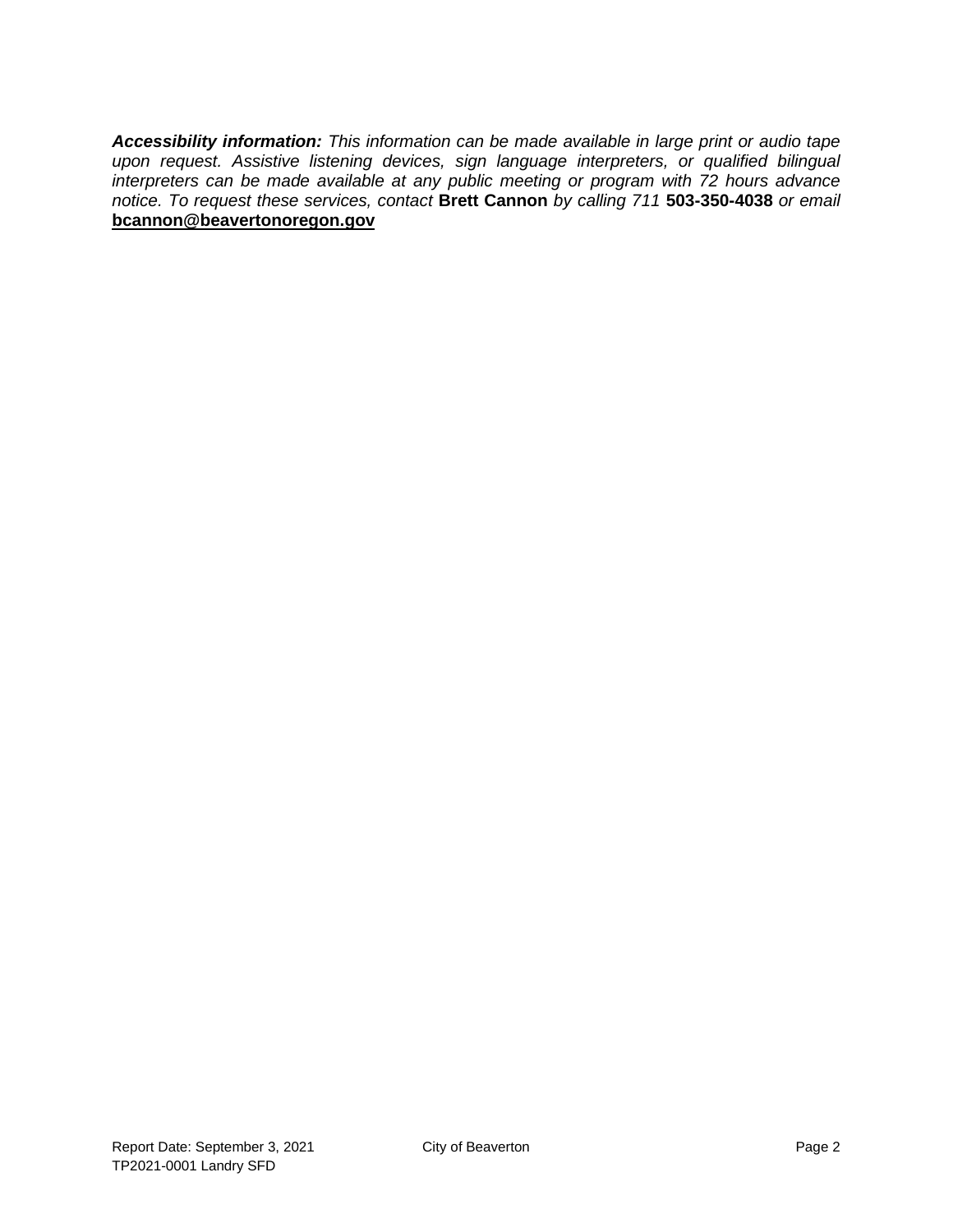

CITY OF BEAVERTON Planning Division Community Development Department Tel: 503-526-2420 www.beavertonoregon.gov

# **NOTICE OF DIRECTOR'S DECISION**

**Decision date:** September 3, 2021

**Application/project name**: Landry SFD

**Application Numbers:** TP2021-0001

**Proposal:** The applicant requests approval for the removal of three (3) Significant Grove Trees and (7) Community Trees. The proposed changes are proposed to accommodate the demolition of an existing single-family home and construction of a new single-family home.

**Proposal location:** 4380 SW Laurelwood Avenue, also identified as Tax Lot 10101 on Washington County Tax Map 1S113BA.



**Applicant:** Shannon Landry

**Recommendation:** APPROVAL of TP2021-0001 Landry SFD, subject to conditions identified at the end of this report.

#### **Contact information:**

| City staff representative: | Brett Cannon, Assistant Planner<br>503-350-4038<br>bcannon@BeavertonOregon.gov |
|----------------------------|--------------------------------------------------------------------------------|
| Applicant:                 | <b>Shannon Landry</b><br>4380 SW Laurelwood Avenue<br>Portland, OR 97225       |
| Property owner:            | Shannon Landry<br>4380 SW Laurelwood Avenue<br>Portland, OR 97225              |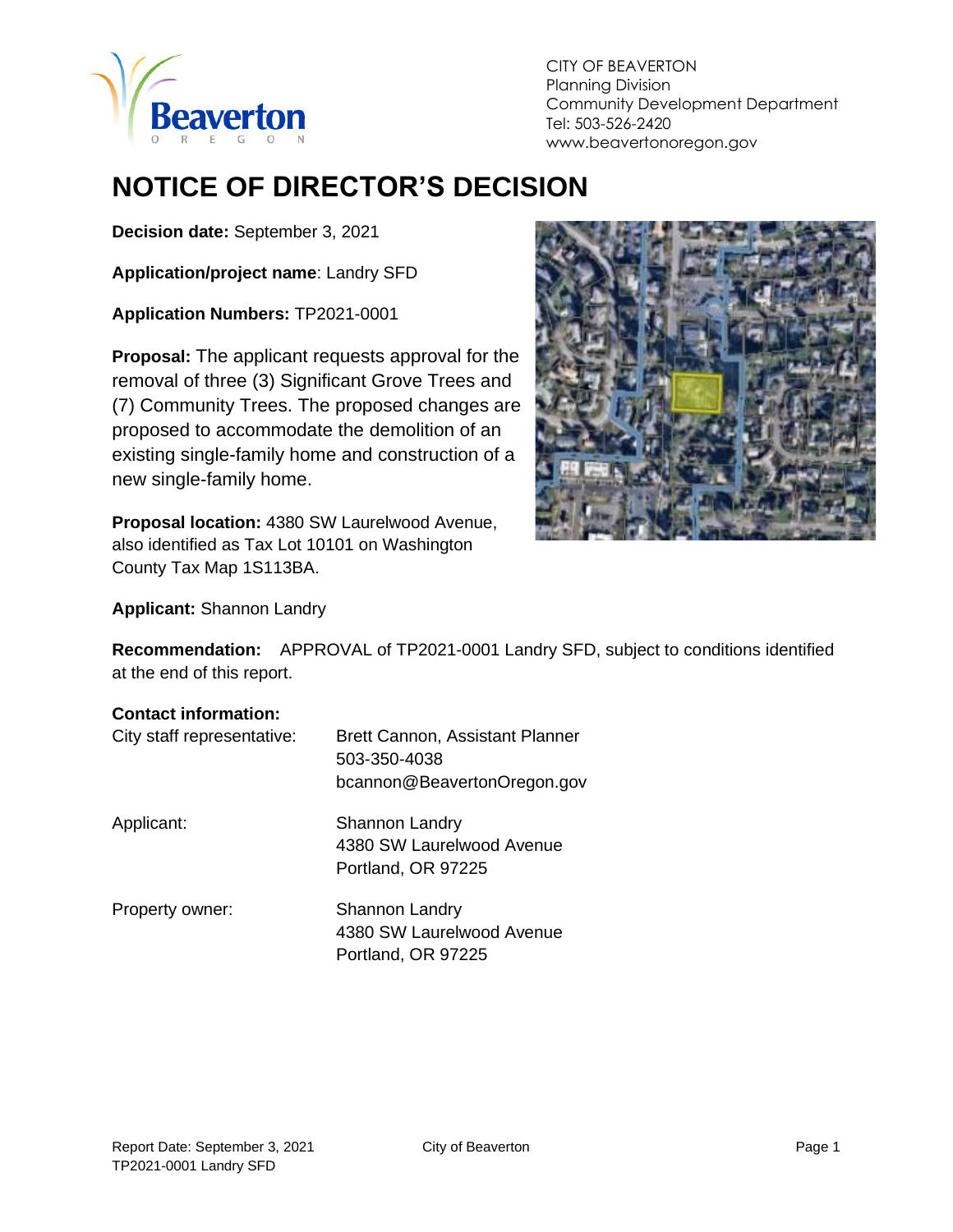## **Existing conditions**

**Zoning:** Residential Urban Standard Density 7,000 (R7)

**Site conditions:** The site is developed with an existing single-family residence. Additionally, Significant Grove NX-15, as identified in the Beaverton Comprehensive Plan, is located on the subject site.

**Site Size:** 0.70 acres

**Location**: North of Beaverton Hillsdale Highway and South of Brentwood Street

**Neighborhood Association Committee:** West Slope NAC

| <b>Direction</b> | <b>Zoning</b>                                                     | <b>Uses</b>            |
|------------------|-------------------------------------------------------------------|------------------------|
| <b>North</b>     | Residential Urban<br><b>Standard Density</b><br>7,000 (R7)        | Single-Family Dwelling |
| South            | Residential Urban<br><b>Standard Density</b><br>7,000 (R7)        | Single-Family Dwelling |
| East:            | Residential Urban<br><b>Standard Density</b><br>7,000 (R7)        | Single-Family Dwelling |
| West:            | <b>Residential Urban</b><br><b>Standard Density</b><br>7,000 (R7) | Single-Family Dwelling |

### **Application information**

#### **Table 2: Application summaries**

| <b>Application</b> | <b>Application</b><br>type | <b>Proposal summary</b>                                                   | Approval criteria<br><b>location</b>   |
|--------------------|----------------------------|---------------------------------------------------------------------------|----------------------------------------|
| TP2020-0006        | Tree Plan<br>Two           | Removal of three Significant<br>Grove Trees and seven<br>Community trees. | Development Code<br>Section 40.90.15.2 |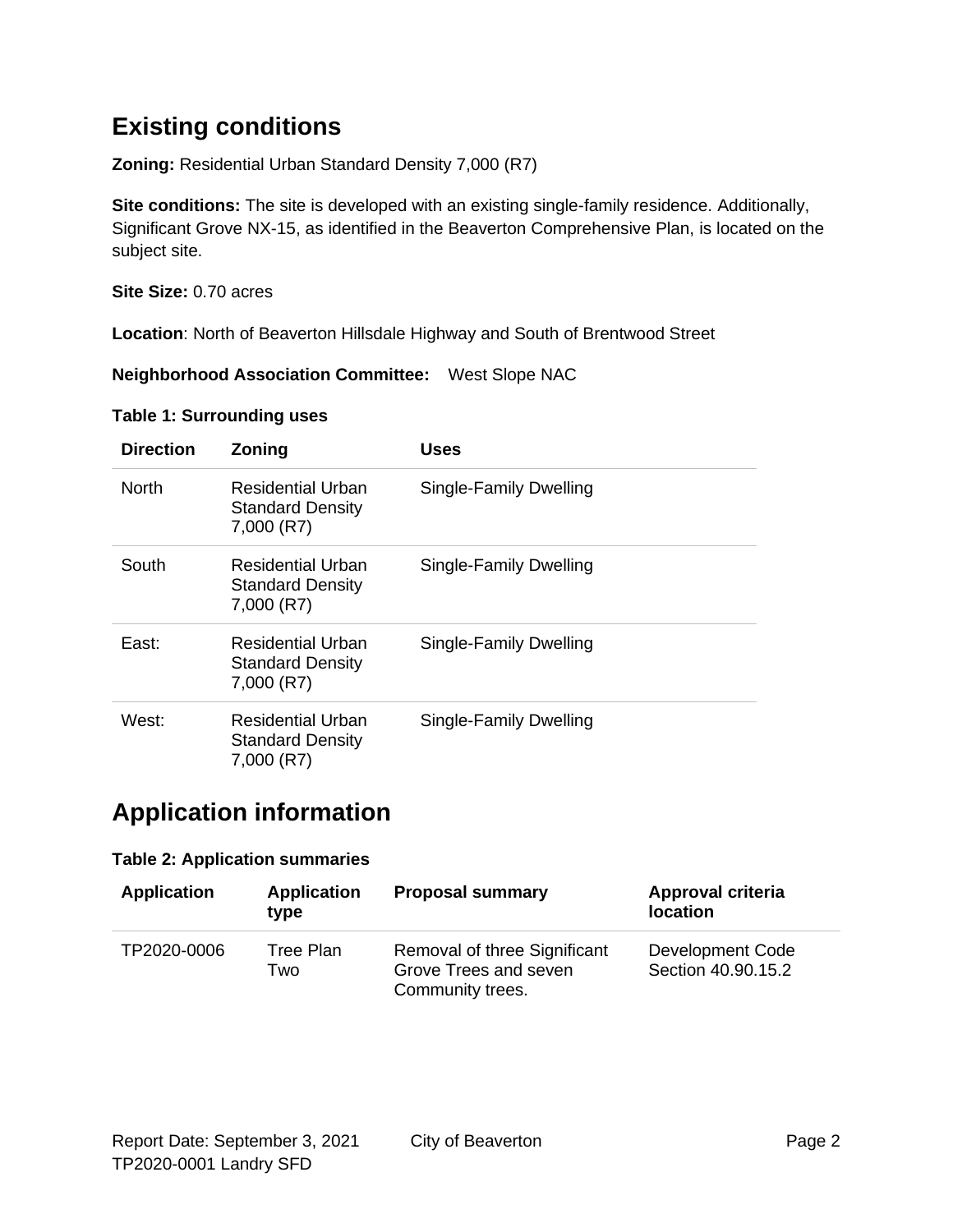| <b>Application</b> | <b>Submittal Date</b> | <b>Deemed</b><br><b>Complete</b> | 120-Day $*$      | $365 - Day**$ |
|--------------------|-----------------------|----------------------------------|------------------|---------------|
| TP2021-0001        | January 27, 2021      | June 25, 2021                    | October 23, 2021 | June 25, 2022 |

\* The original 120-day final decision date was October 22, 2021; however, the applicant submitted a continuance request for 30 days extending the final written decision date to November 22, 2021.

\*\* Pursuant to Section 50.25.9 of the Development Code this is the latest date, with a continuance, by which a final written decision on the proposal can be made.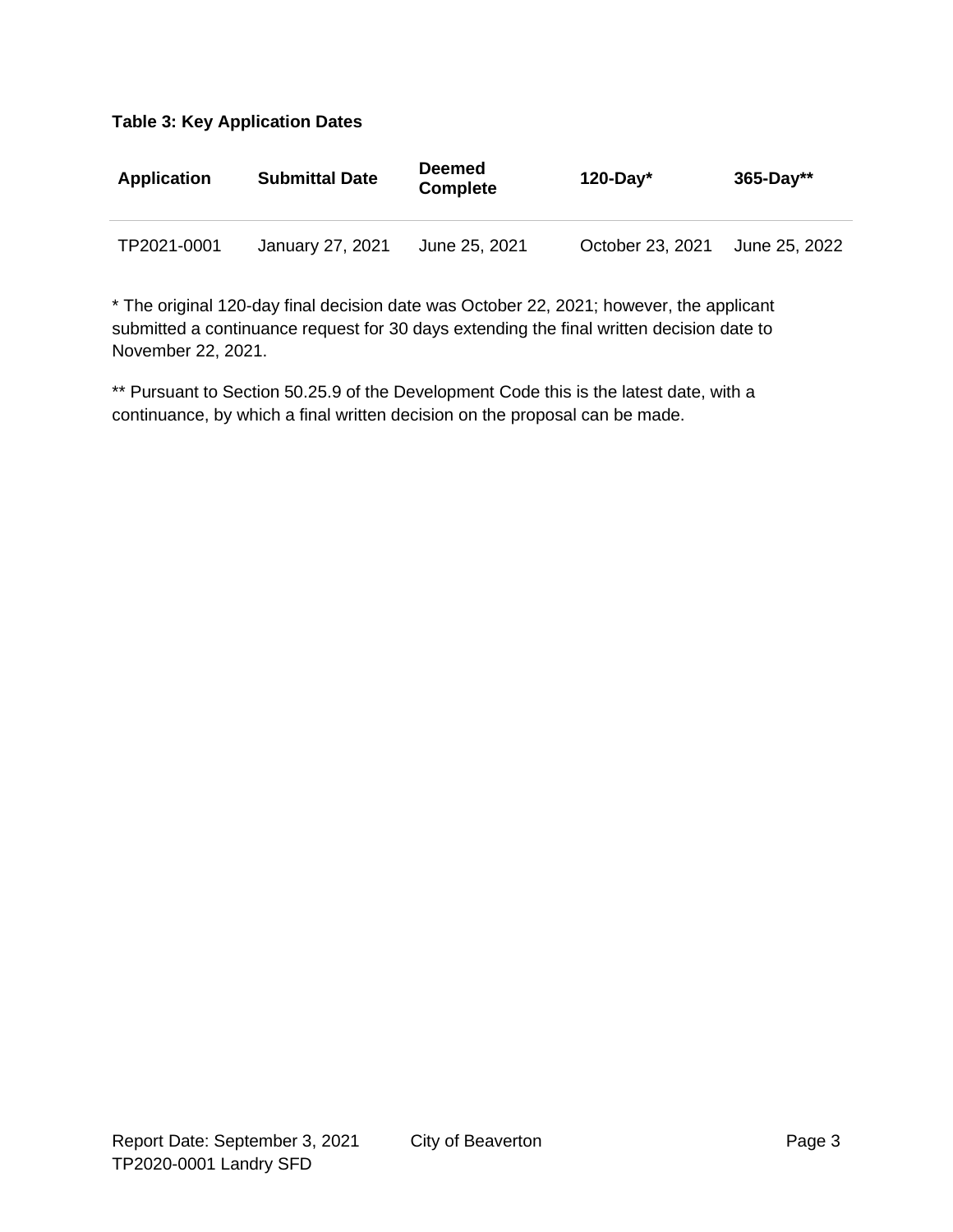

### **Exhibit 1.1: Zoning and Vicinity Map**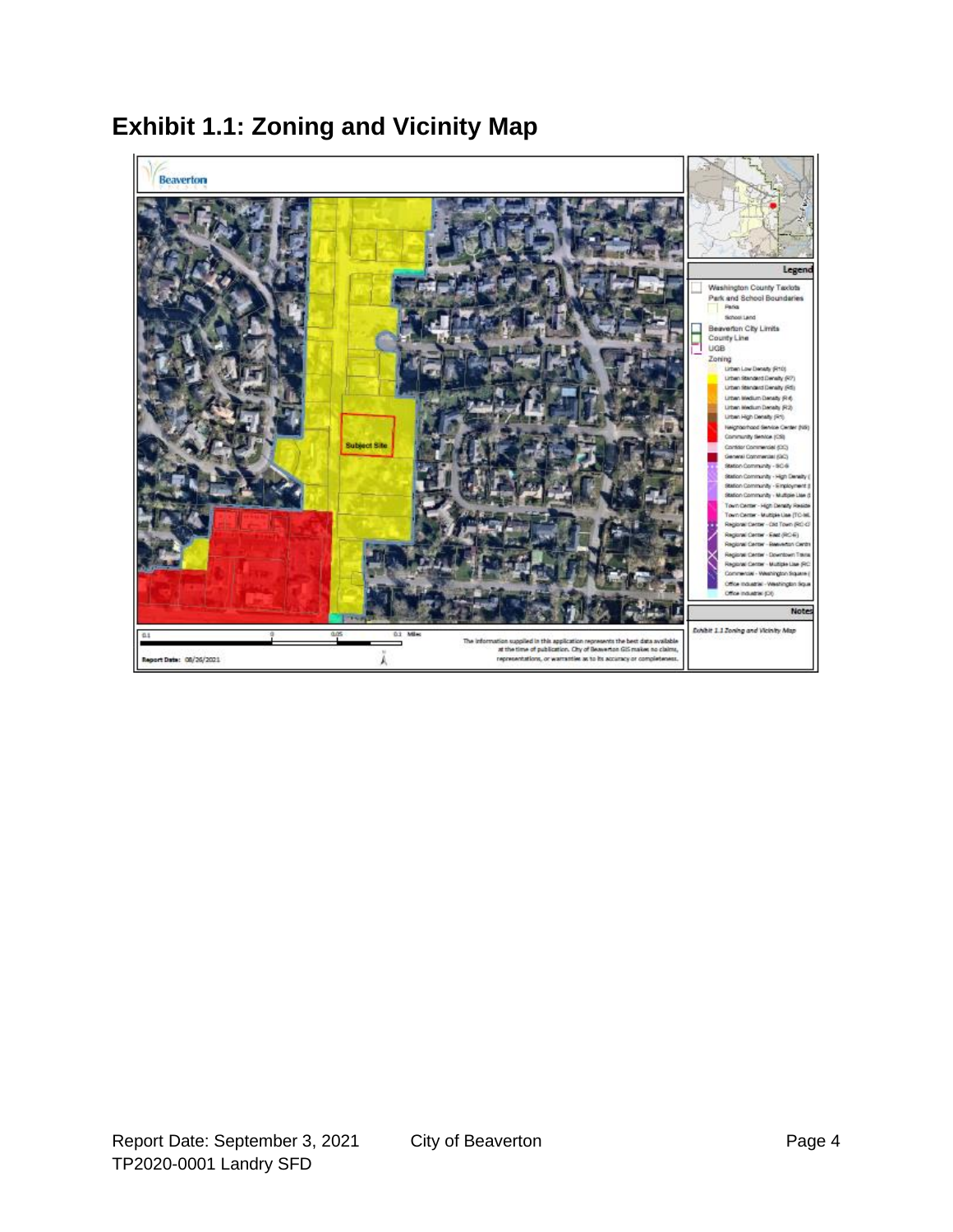**Exhibit 1.2: Aerial Photo**

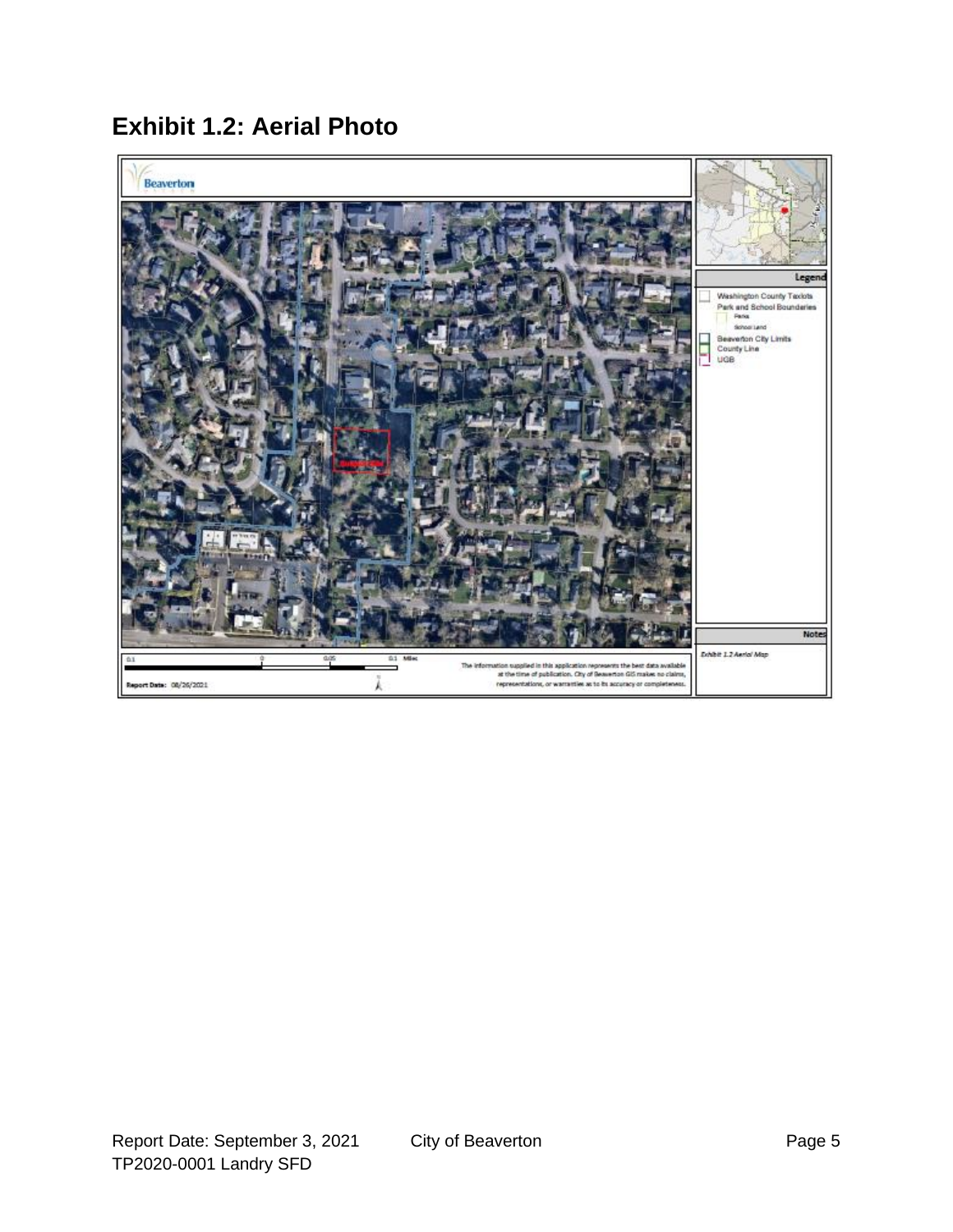## **Table of Contents**

#### STAFF REPORT

| <b>Tables</b>   |                                                                                      |  |  |  |
|-----------------|--------------------------------------------------------------------------------------|--|--|--|
|                 |                                                                                      |  |  |  |
|                 |                                                                                      |  |  |  |
|                 |                                                                                      |  |  |  |
|                 | Table 4: Chapter 20 Use and Site Development Requirements Residential Urban Standard |  |  |  |
|                 | Table 5: Chapter 60 Trees and Vegetation & Significant Natural Resources 16-17       |  |  |  |
| <b>Exhibits</b> |                                                                                      |  |  |  |
| Exhibit 1.      | <b>Materials submitted by Staff</b>                                                  |  |  |  |
| Exhibit 1.1     | Vicinity Map (page 4 of this report)                                                 |  |  |  |
|                 | Exhibit 1.2 Zoning Map (page 6 of this report)                                       |  |  |  |
| Exhibit 2.      | <b>Public Comment Summary (Page 7 of this report)</b>                                |  |  |  |
| Exhibit 2.1     | Email submitted August 8, 2021 by John Settle                                        |  |  |  |

#### **Exhibit 3. Materials Submitted by the Applicant**

Exhibit 3.1 Applicant Submittal Package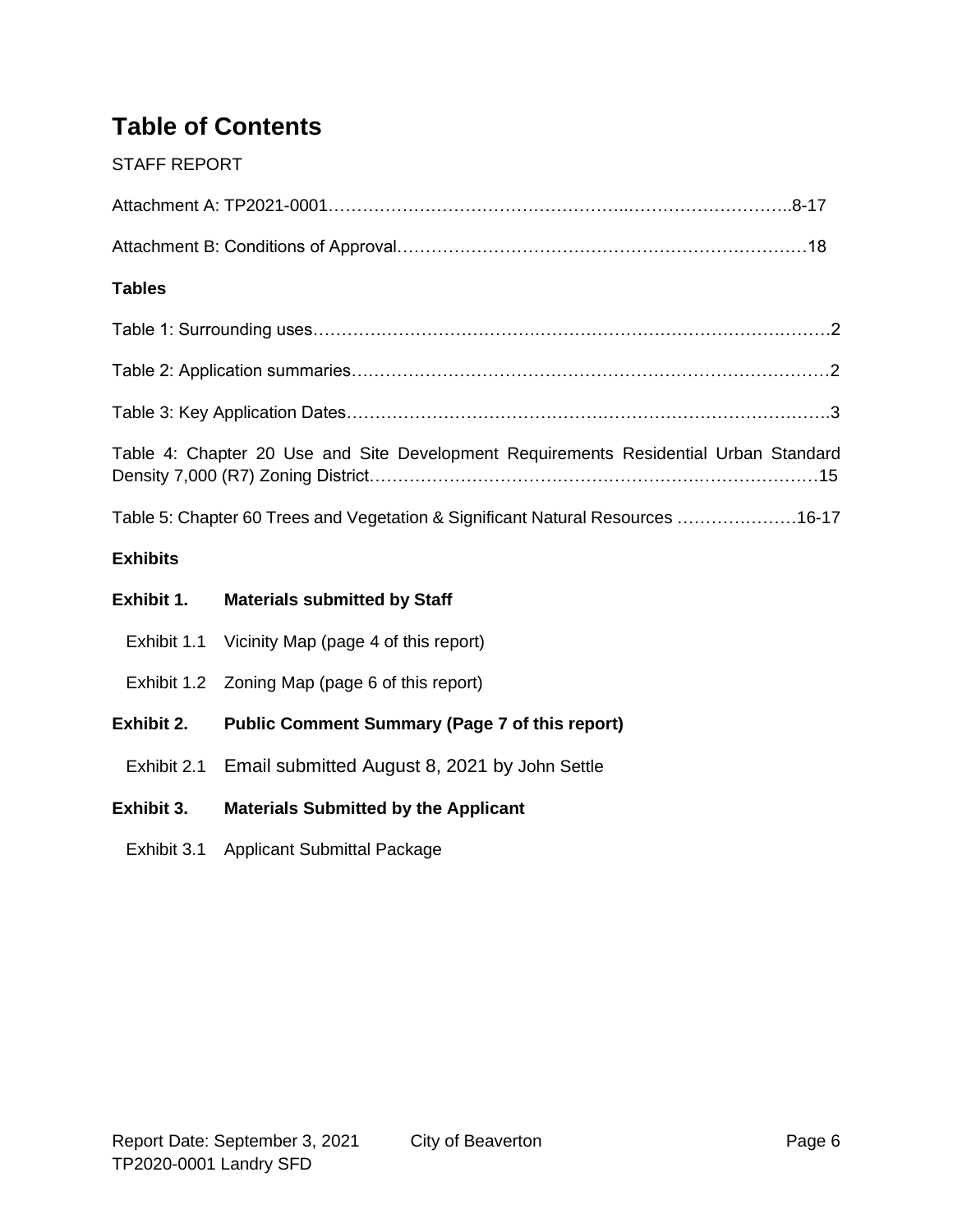### **Public Comment Summary**

Staff received one public comment relating to the following matters:

- Removal of trees for aesthetic purposes.
- Removal of trees for purposes other than development.

These matters have been addressed in the findings for the Tree Plan application.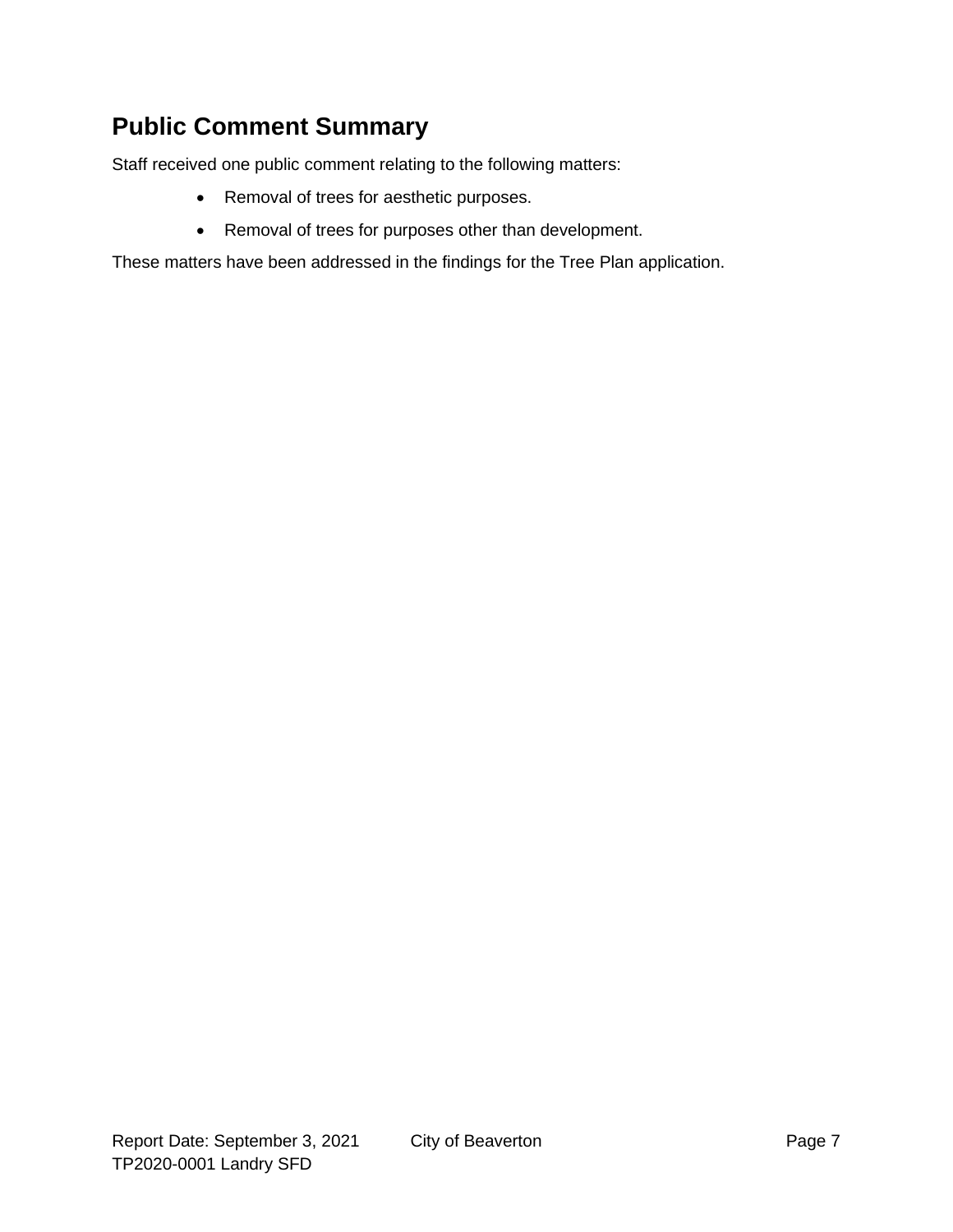# **Attachment A: TP2021-0001**

### ANALYSIS AND FINDINGS FOR TREE PLAN TWO APPROVAL

**Recommendation:** Based on the facts and findings presented below, staff recommends **APPROVAL** of **TP2021-0001**, subject to the applicable conditions identified in Attachment B.

# Section 40.20.05 Purpose:

The purpose of the Tree Plan application is to maintain healthy trees and urban forests that provide a variety of natural resource and community benefits for the City of Beaverton. Primary among those benefits is the aesthetic contribution to the increasingly urban landscape. Tree resource protection focuses on the aesthetic benefits of the resource. The purpose of a Tree Plan application is to provide a mechanism to regulate pruning, removal, replacement, and mitigation for removal of Protected Trees (Significant Individual Trees, Historic Trees, trees within Significant Groves and Significant Natural Resource Areas (SNRAs)), and Community Trees thus helping to preserve and enhance the sustainability of the City's urban forest. This Section is carried out by the approval criteria listed herein and implements the SNRA, Significant Grove, Significant Individual Tree, and Historic Tree designations as noted or mapped in Comprehensive Plan Volume III.

# Standards for Approval:

Section 40.90.15.2.C of the Development Code provides standards to govern the decisions of the Community Development Director as they evaluate and render decisions on Tree Plan applications. The Community Development Director will determine whether the application as presented, meets the Tree Plan Two approval criteria. In this portion of the report, staff evaluates the application in accordance with the criteria for Type 2 Tree Plan.

In order to approve a Tree Plan Two application, the decision-making authority shall make findings of fact based on evidence provided by the applicant demonstrating that all the following criteria are satisfied:

## **Section 40.90.15.2.C.1**

The proposal satisfies the threshold requirements for a Tree Plan Two application.

#### FINDING:

The project has triggered Threshold 1 and Threshold 3 for a Tree Plan Two which read:

*1. Removal of five (5) or more Community Trees, or more than 10% of the number of Community Trees on the site, whichever is greater, within a one (1) calendar year period, except as allowed in Section 40.90.10.1.*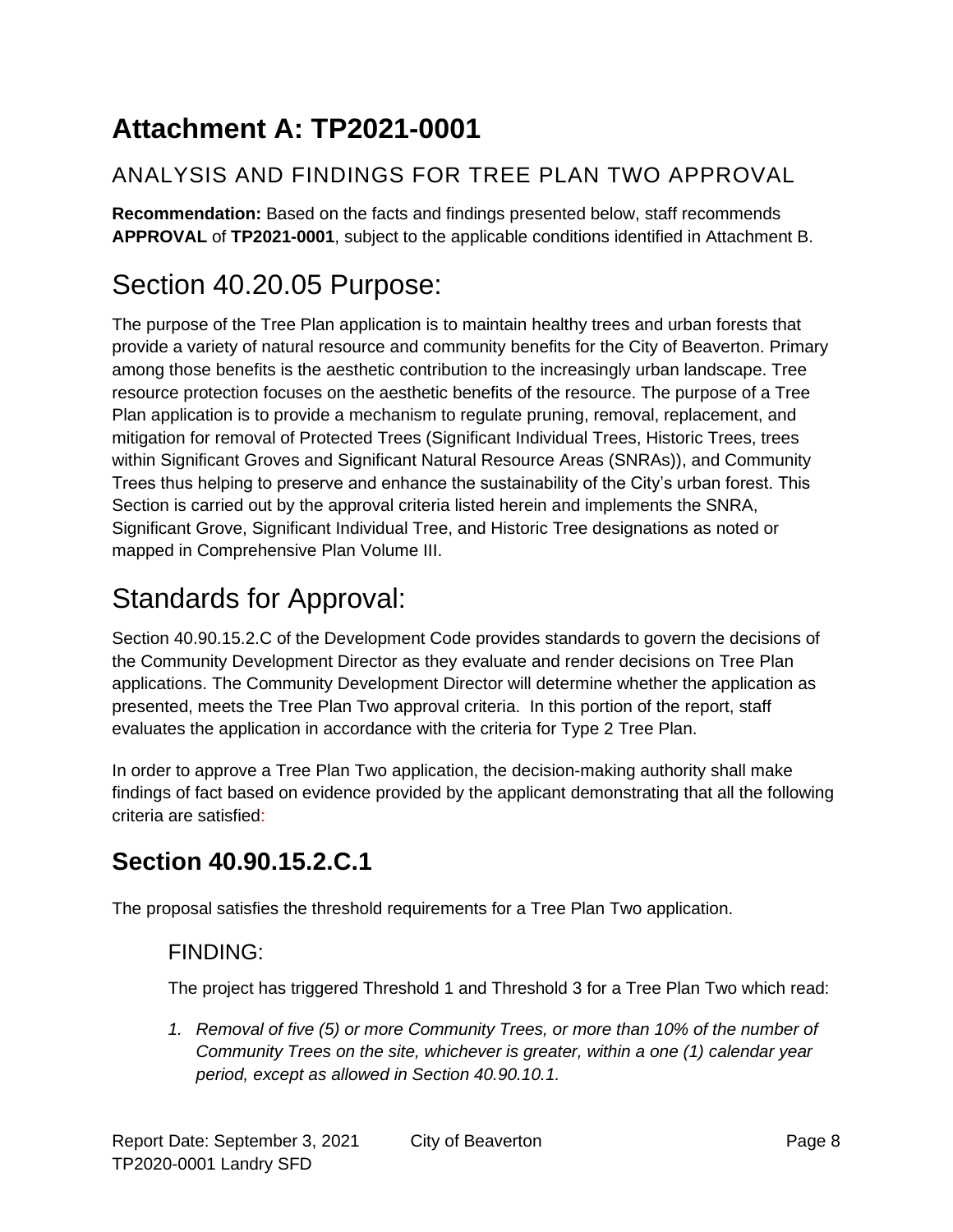*3. Commercial, Residential, or Industrial zoning district: Removal of up to and including 75% of the total DBH of non-exempt surveyed tree(s) found on the project site within SNRAs, Significant Groves, or Sensitive Areas as defined by Clean Water Services*

The applicant proposes to remove three Significant Grove Trees and seven Community Trees from the subject site. The city's tree regulations permit the property owner to remove select trees, so long as standards for tree protection are being met and the approval criteria for a Tree Plan Two application are also met.

**Conclusion:** Therefore, staff finds the proposal meets the criterion for approval.

### **Section 40.90.15.2.C.2**

All City application fees related to the application under consideration by the decision-making authority have been submitted.

#### FINDING:

The City of Beaverton received the appropriate fee for a Tree Plan Two application.

**Conclusion:** Therefore, staff finds the proposal meets the criterion for approval.

## **Section 40.90.15.2.C.3**

If applicable, removal of any tree is necessary to observe good forestry practices according to recognized American National Standards Institute (ANSI) A300-1995 standards and International Society of Arborists (ISA) standards on the subject.

### FINDING:

The applicant asserts this criterion is not applicable because the proposed removal is not necessary to observe good forestry practices, but rather to accommodate development. They acknowledge good forestry practices will be adhered to during development of the project site. Staff concurs with the applicant's assessment.

**Conclusion:** Therefore, staff finds that this criterion is not applicable.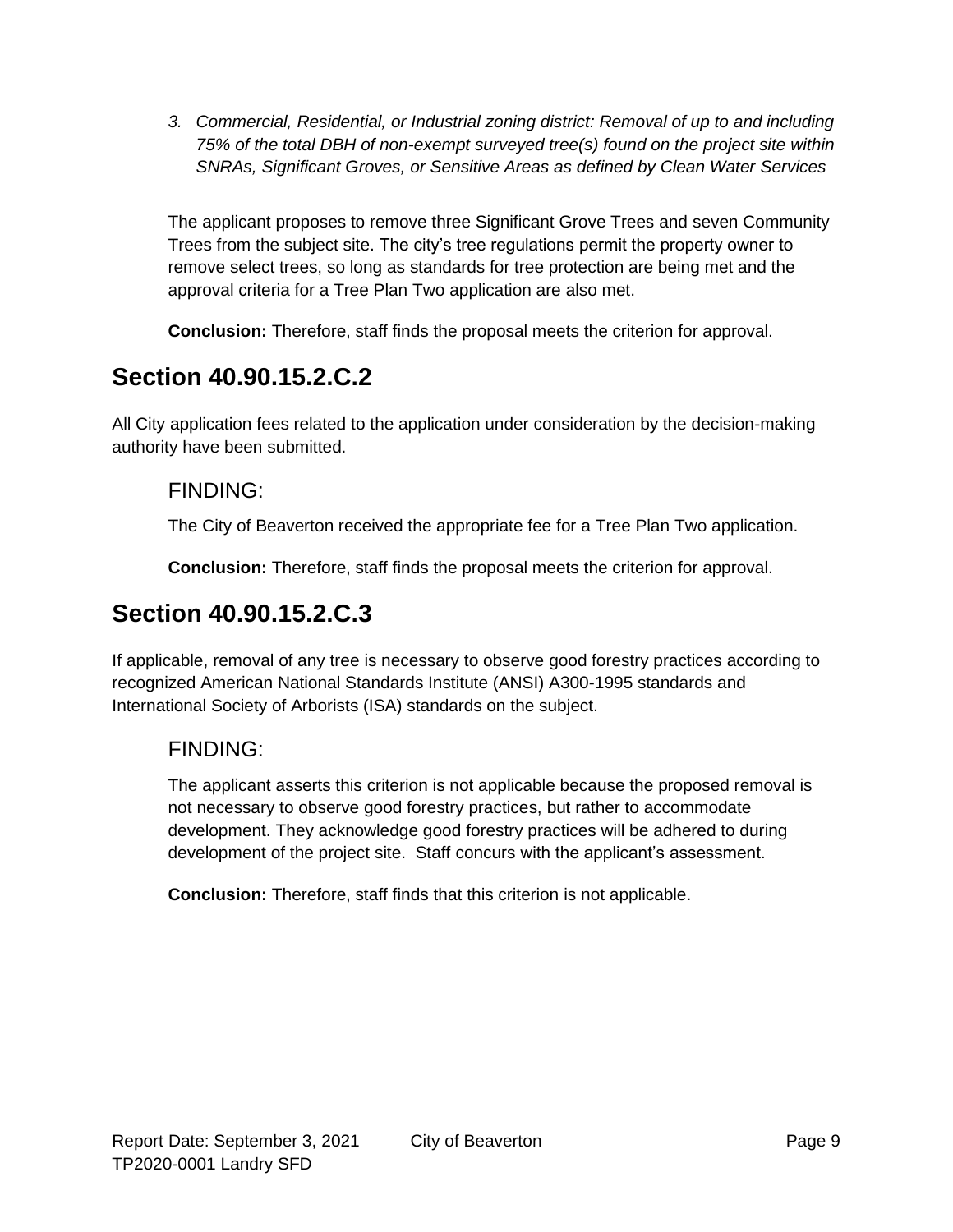If applicable, removal of any tree is necessary to accommodate physical development where no reasonable alternative exists.

### FINDING:

The applicant has proposed to remove eleven (11) trees (three Significant Grove Trees, seven Community Trees and one Pacific Yew less than ten inches in DBH) from the subject site to construct a single-family home. The proposed residence is as close to the center of the property to minimize disturbance on the established grove boundary and landscape. Staff cites Table 4 Chapter 20 Use and Site Development Requirements at the end of this section showing the proposal complies with the standard height and setback requirements of the R7 zone.

Five of the trees proposed for removal (Tree Nos. 7, 9, 10, 27 and 29), are directly within the proposed building footprint, patio, or driveway. Three trees (Tree Nos. 1, 5 and 28) have their critical root zones within the building footprint. These trees can't be successfully retained as construction activities would impact too many roots. Three trees (Tree Nos. 16, 18 and 19) are within the development area of the proposed pool. Tree 18 is a nuisance species and trees 16 and 19 are Douglas Firs located approximately 12 feet and 4 feet from the proposed pool boundary. The applicant's arborist states the ideal distance from the pool for trees 16 and 19 would be a minimum of 21 feet from the pool to ensure critical roots would not be impacted.

The applicant states the placement of the proposed house, driveway, patio and pool allows for retention of other trees and landscaping on site and ensures the pool is visible from inside the proposed residence for safety.

One public comment included concerns regarding the removal of trees to create a lot without trees, not related to development of a single-family home. The applicant asserts all trees proposed for removal are to facilitate development and not for the creation of a lot without trees

Staff finds the applicant's proposal to centrally locate the proposed residence, retain greater than 50 percent of the total DBH on site and provide tree protection during development is a reasonable alternative to other locations on the subject site and best suited to protect the remaining Significant Grove and Community Trees on site.

**Conclusion:** Therefore, staff finds by meeting the Conditions of Approval, the proposal meets the criterion for approval.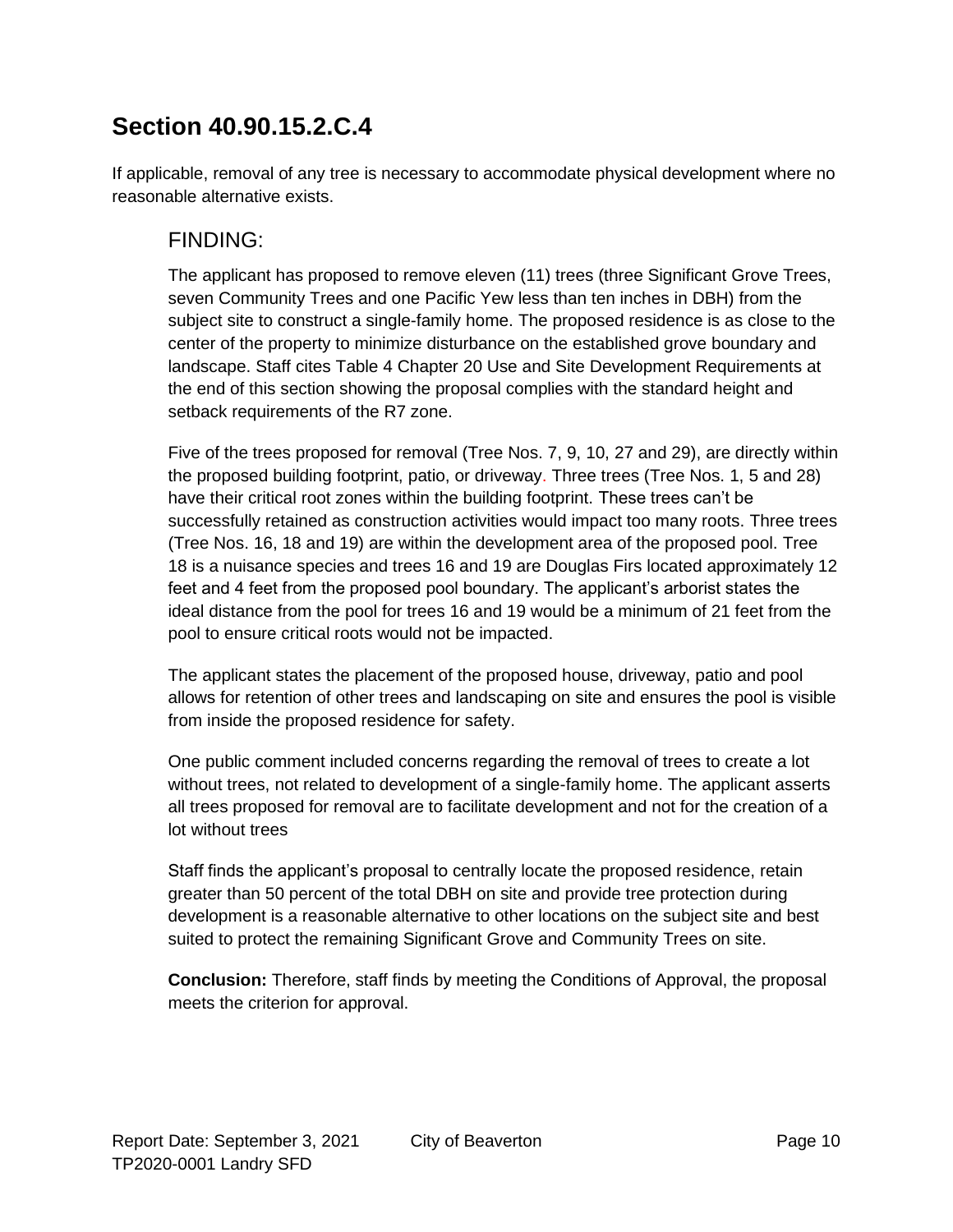If applicable, removal of any tree is necessary because it has become a nuisance by virtue of damage to property or improvements, either public or private, on the subject site or adjacent sites.

#### FINDING:

The applicant asserts this criterion is not applicable because the proposed tree removal is for the development of the lot with a single-family residence and is not in a response to public or private nuisance. Staff agrees with the applicant's assessment since the tree removal is to accommodate replacement of an existing dwelling with a new dwelling.

**Conclusion:** Therefore, staff finds the criterion is not applicable.

### **Section 40.90.15.2.C.6**

If applicable, removal is necessary to accomplish public purposes, such as installation of public utilities, street widening, and similar needs, where no reasonable alternative exists without significantly increasing public costs or reducing safety.

#### FINDING:

The applicant asserts this criterion is not applicable because the proposed tree removal is not necessary to accomplish public purposes, such as installation of public utilities, street widening, and similar needs. Staff agrees with the applicant's assessment since the tree removal is to accommodate replacement of an existing dwelling with a new dwelling.

**Conclusion:** Therefore, staff find that the criterion is not applicable.

## **Section 40.90.15.2.C.7**

If applicable, removal of any tree is necessary to enhance the health of the tree, grove, SNRA, or adjacent trees, or to eliminate conflicts with structures or vehicles.

### FINDING:

The applicant asserts the proposed tree removal is for the construction of a new singlefamily residence and associated utility improvements. Each of the eleven trees designated for removal are either directly within the building footprint, driveway or pool area, or the critical root zone of a tree is within these development features.

**Conclusion:** Therefore, staff find that the proposal meets the criterion for approval.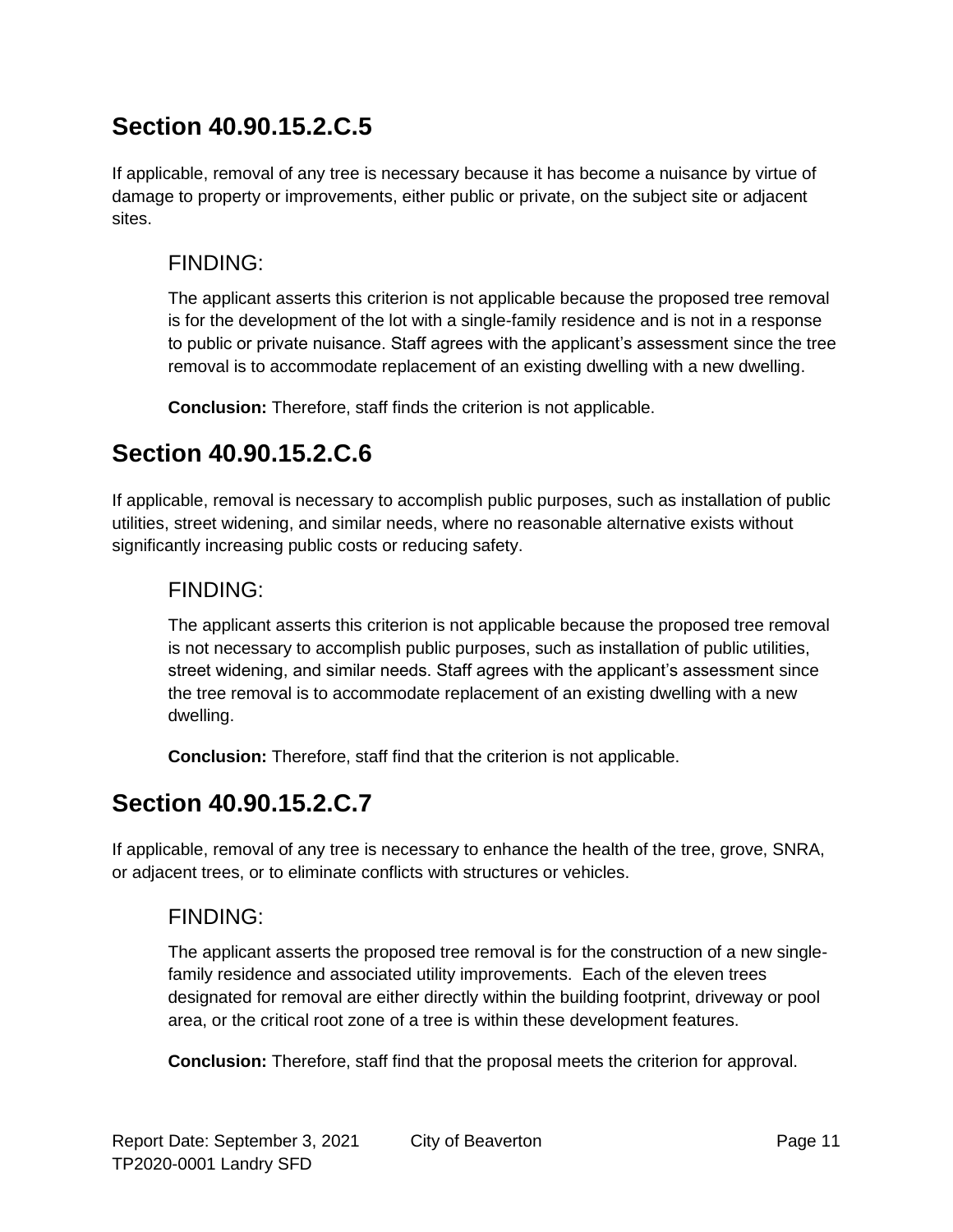If applicable, removal of a tree(s) within a SNRA or Significant Grove will not result in a reversal of the original determination that the SNRA or Significant Grove is significant based on criteria used in making the original significance determination.

### FINDING:

The applicant's arborist states three Significant Grove Trees are proposed for removal. Three species of trees are identified in Significant Grove NX-15's tree inventory, Douglas-fir, Oregon White Ash and Oregon White Oak. The applicant's arborist indicates no Oregon White Ash or Oregon White Oak exist on site. Six Douglas-fir have been identified on the subject property, three of which are proposed for removal (Tree Nos. 7, 16, and 19). The applicant's arborist asserts the removal of these three trees will not result in the reversal of the original determination of a Significant Grove as many Douglas-fir remain in the grove north and south of the property and more than 50 percent of the remaining trees on site will be protected during development.

**Conclusion:** Therefore, staff finds the proposal meets the criterion for approval.

### **Section 40.90.15.2.C.9**

If applicable, removal of a tree(s) within a SNRA or Significant Grove will not result in the remaining trees posing a safety hazard due to the effects of windthrow.

#### FINDING:

The applicant's arborist asserts Tree 7 is a Douglas-fir that shares canopy space with trees in the Significant Grove. The trees to the north of Tree 7 were visually assessed for adequate live crown ratios at the time the tree inventory was taken. The removal of Tree 7 will result in more wind exposure to Tree 8 and the other trees north of the property within the Significant Grove. However, it's unlikely the change in exposure would lead to an increased likelihood of failure due to windthrow. The remaining Douglas-fir in the Significant Grove have high live crown ratios that covers a greater percentage of the trunk's height. This allows the remaining trees to have a greater wind firmness than trees with low live crown ratios. The City Arborist concurs with this assessment.

**Conclusion:** Therefore, staff finds the proposal meets the criterion for approval.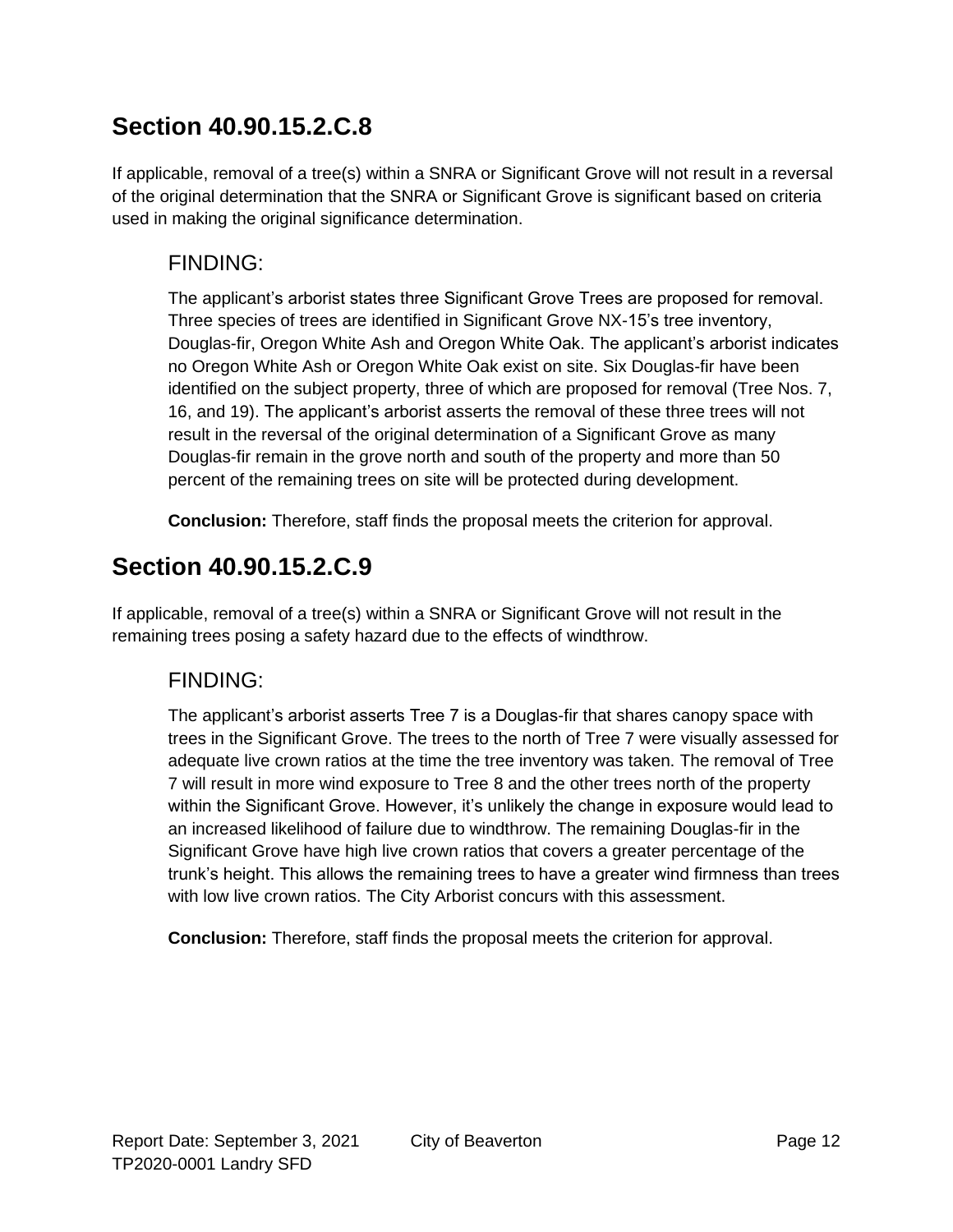The proposal is consistent with all applicable provisions of Section 60.60. (Trees and Vegetation) and Section 60.67. (Significant Natural Resources)

### FINDING:

Staff cites Table 5: Chapter 60 Trees and Vegetation & Significant Natural Resources at the end of this section, which evaluates the project as it relates to applicable code requirements of Sections 60.60, as applicable to the criterion. As conditioned the proposal will meet the applicable requirements in Chapter 60.

**Conclusion:** Therefore, staff find by meeting the conditions of approval, the proposal meets the criterion for approval.

### **Section 40.90.15.2.C.11**

Grading and contouring of the site is designed to accommodate the proposed use and to mitigate adverse effects on neighboring properties, public right-of-way, surface drainage, water storage facilities, and the public storm drainage system.

#### FINDING:

The applicant states the site is relatively flat and significant grading or contouring of the site is not proposed. Impacts on neighboring properties, the public right-of-way, surface drainage, water storage facilities and the public storm system will be monitored once the building permit has been issued.

**Conclusion:** Therefore, staff finds the proposal meets the criterion for approval

### **Section 40.90.15.2.C.12**

The proposal contains all applicable application submittal requirements as specified in Section 50.25.1. of the Development Code.

#### FINDING:

The application package for this submittal contained all the applicable submittal requirements specified in Section 50.25.1 of the Beaverton Development Code.

**Conclusion:** Therefore, staff finds the proposal meets the criterion for approval.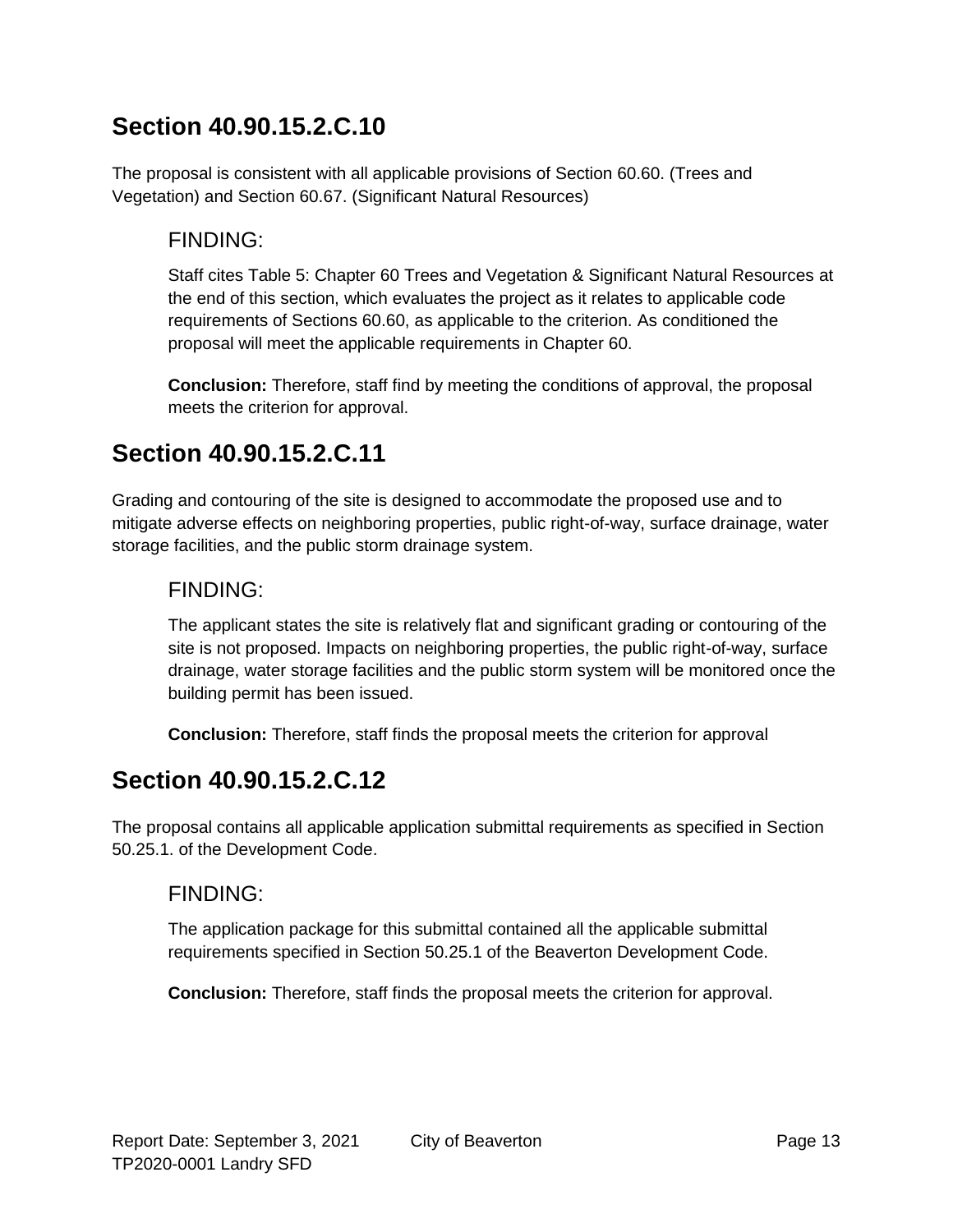Applications and documents related to the request, which will require further City approval, shall be submitted to the City in the proper sequence.

### FINDING:

Staff finds that applications and documents related to the related permits that require further City approval have been submitted in proper sequence.

**Conclusion:** Therefore, staff finds the proposal meets the criterion for approval.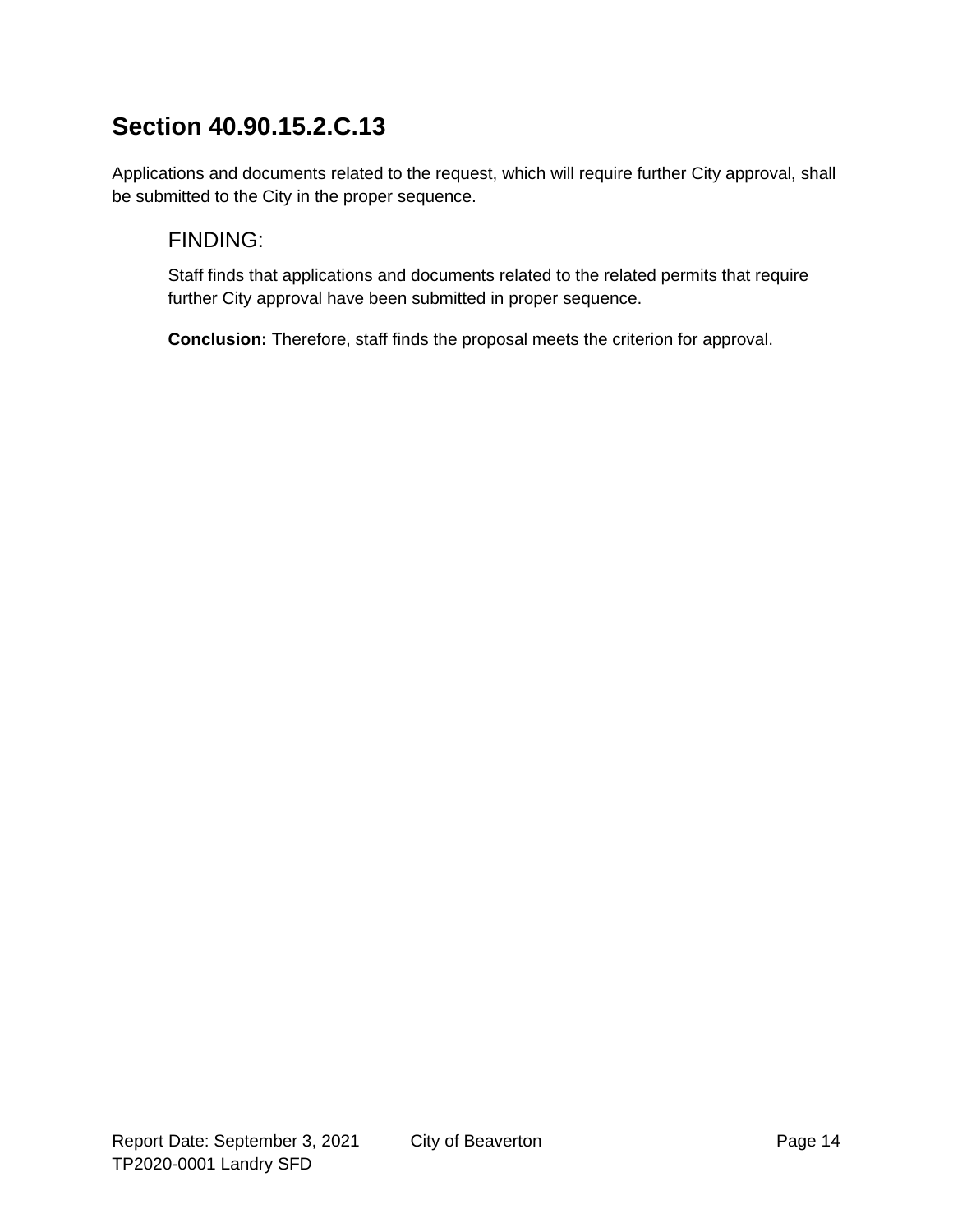**Table 4: Chapter 20 Use and Site Development Requirements Residential Urban Standard Density 7,000 (R7) Zoning District**

| <b>CODE STANDARD</b>                                        | <b>CODE REQUIREMENT</b>                                             | <b>PROJECT PROPOSAL</b>                                                                                                   | <b>MEETS</b><br>CODE? |  |  |
|-------------------------------------------------------------|---------------------------------------------------------------------|---------------------------------------------------------------------------------------------------------------------------|-----------------------|--|--|
|                                                             |                                                                     | <b>Development Code Section 20.05.20</b>                                                                                  |                       |  |  |
| <b>Urban Medium</b><br>Density $-$ R2                       | Detached dwellings are<br>permitted.                                | Tree removal in preparation for<br>construction of a detached single-<br>family dwelling unit.                            | <b>Yes</b>            |  |  |
|                                                             | <b>Development Code Section 20.05.15</b>                            |                                                                                                                           |                       |  |  |
| Minimum Lot Area                                            | Minimum land area of<br>7,000 square feet for the<br>parent parcel. | The lot is approximately 30,490<br>square feet. No change in lot area<br>proposed.                                        | Yes                   |  |  |
| Lot Dimensions<br>Minimum Interior<br><b>Lot Dimensions</b> | Width $= 65$ feet<br>Depth $= 90$ feet                              | No changes proposed.<br>Width = Approximately 154 feet<br>Depth = Approximately 199 feet                                  | <b>Yes</b>            |  |  |
| <b>Minimum Setbacks</b>                                     | Front: 17 feet<br>Side: 5 feet<br>Rear: 25 feet<br>Garage: 20 feet  | Front: 55 feet<br>Side: 10 feet<br>Rear: 25 feet                                                                          | <b>Yes</b>            |  |  |
| Maximum Building<br>Height                                  | 35 feet                                                             | The site plan submitted by the<br>applicant dated 5/26/2021 indicates a<br>building height of 31 feet and nine<br>inches. | <b>Yes</b>            |  |  |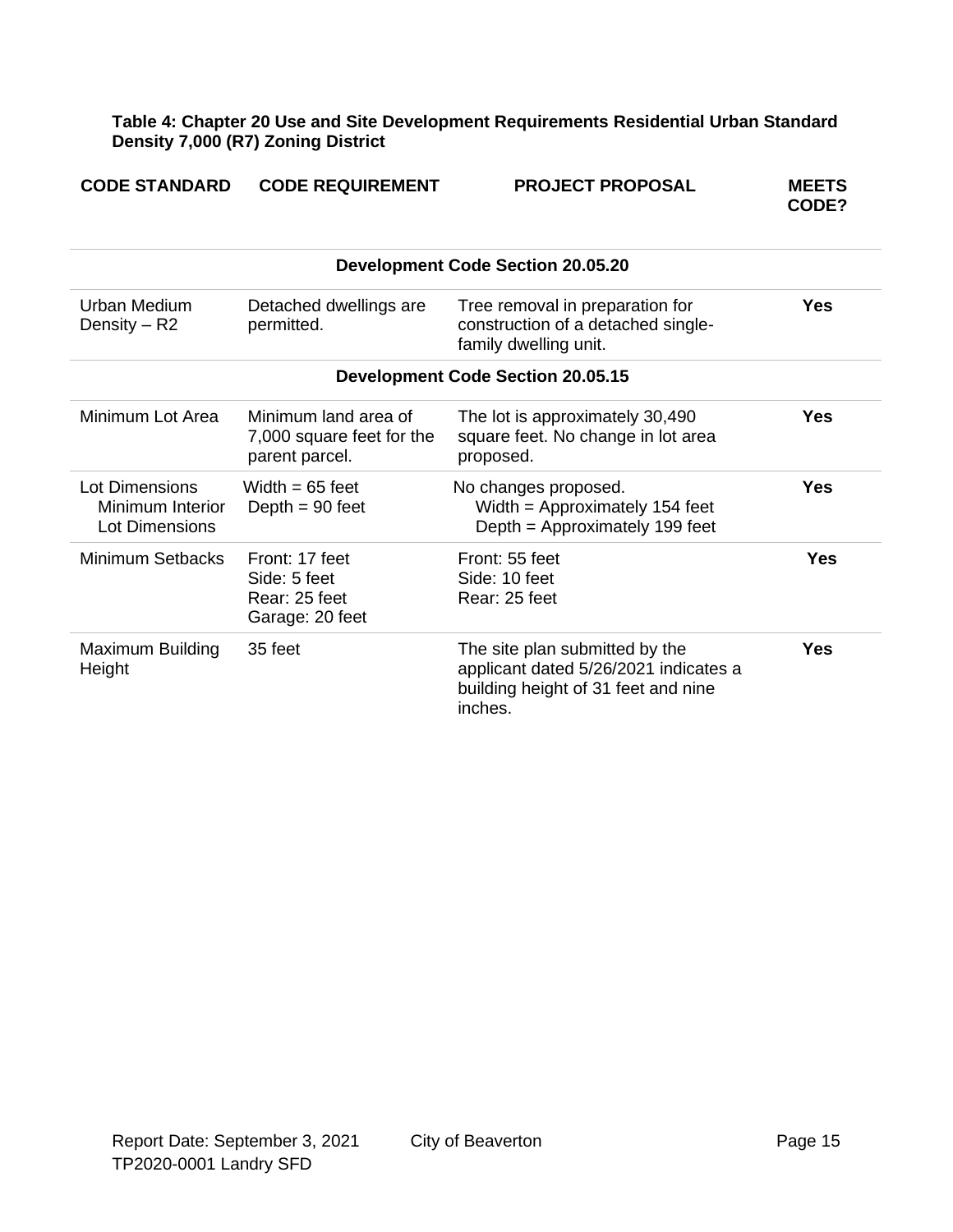### **Table 5: Chapter 60 Trees and Vegetation & Significant Natural Resources**

| <b>CODE</b><br><b>SECTION</b> | <b>CODE REQUIREMENT</b>                                                                | <b>PROJECT PROPOSAL</b>                                                                                                                                                                                                                                                                                                                                                                                                                                                | <b>MEETS</b><br>CODE? |
|-------------------------------|----------------------------------------------------------------------------------------|------------------------------------------------------------------------------------------------------------------------------------------------------------------------------------------------------------------------------------------------------------------------------------------------------------------------------------------------------------------------------------------------------------------------------------------------------------------------|-----------------------|
|                               |                                                                                        | Development Code Section 60.60.15 Pruning, Removal, and Preservation Standards                                                                                                                                                                                                                                                                                                                                                                                         |                       |
| 60.60.15.1.A-B                | Pruning standards for<br>Protected and Landscape<br>Trees.                             | No pruning of a Protected Tree is proposed for<br>this project.                                                                                                                                                                                                                                                                                                                                                                                                        | N/A                   |
|                               | Removal and<br>60.60.15.2.C.1.b Preservation Standards<br>for Protected Trees          | The applicant is proposing to remove three<br>Significant Grove Trees and six Community<br>Trees. The applicant has stated the proposed<br>development requires the removal of 162 DBH of<br>a total 360 DBH on site, or 51%. This is less than<br>the 75% threshold.                                                                                                                                                                                                  | <b>YES</b>            |
| 60.60.15.2.C.2                | DBH to be retained shall<br>be in cohesive areas                                       | The applicant states the proposed home is<br>located in the center of the property, furthest<br>from the Significant Grove boundaries. The<br>proposed placement will allow two cohesive<br>areas to the north and east of the property to be<br>preserved while allowing for the development of<br>the proposed single-family residence.                                                                                                                              | <b>YES</b>            |
| 60.60.15.2.C.3                | Native understory                                                                      | The applicant proposes to retain all vegetation<br>which isn't specifically identified for removal in<br>Appendix 3 of the applicant's materials (Exhibit<br>3.1). All vegetation which is proposed for removal<br>pursuant to Appendix 3 are the three Significant<br>Grove Trees and seven Community Trees.                                                                                                                                                          | <b>YES</b>            |
| 60.60.15.2.C.4                | <b>Preservation areas</b><br>conditioned through the<br>development review<br>process. | As stated in the findings for 60.60.15.2.C.2, two<br>cohesive areas of Significant Grove NX-15 will<br>remain to the north and east of the property. The<br>remaining Significant Grove trees on the subject<br>property will connect with adjoining properties to<br>north and east. The tree protection plan in<br>Exhibit 3.1 depicts the extent of the proposed<br>project and trees to be retained in order to<br>provide a connection with adjoining properties. | <b>YES</b>            |
| 60.60.15.2.C.5                | Preservation areas<br>conditioned through the<br>Design Review process.                | The application is a Tree Plan Two for removal of<br>trees from a Signiant Grove and for the removal<br>of Community Trees.                                                                                                                                                                                                                                                                                                                                            | N/A                   |
| 60.60.15.2.C.6                | <b>Preservation areas</b><br>conditioned through the<br>Land Division process.         | The application is a Tree Plan Two for removal of<br>trees from a Signiant Grove and for the removal<br>of Community Trees.                                                                                                                                                                                                                                                                                                                                            | N/A                   |
| 60.60.15.2.C.7                | Non-native vs Native<br>preservation                                                   | The applicant states there isn't a decision which<br>needs to be made for preserving a non-native                                                                                                                                                                                                                                                                                                                                                                      | N/A                   |
|                               | Report Date: September 3, 2021<br>TP2020-0001 Landry SFD                               | City of Beaverton                                                                                                                                                                                                                                                                                                                                                                                                                                                      | Page 16               |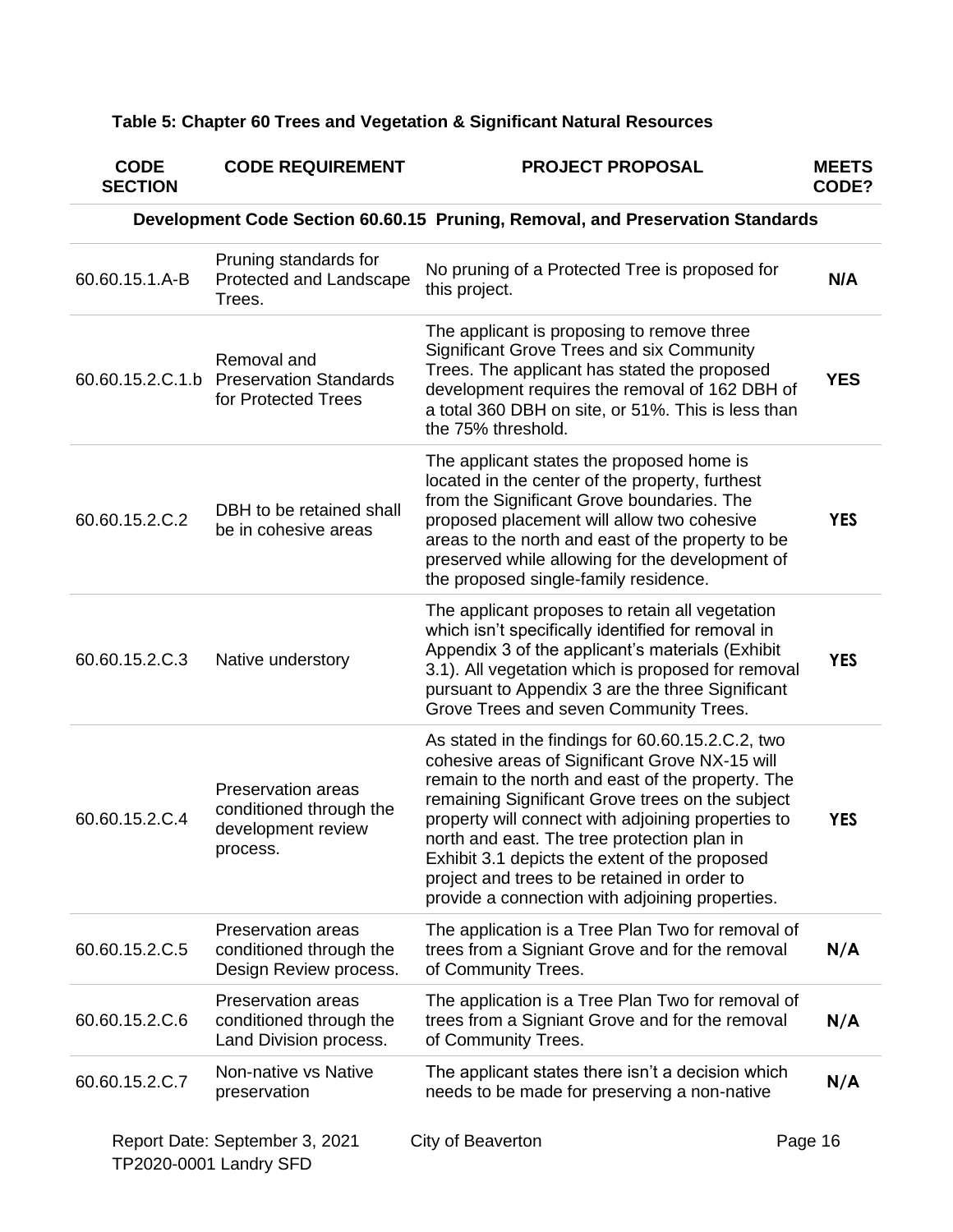|                |                                                                                                                        | species vs a native species. All trees proposed<br>for removal are necessary to accommodate<br>development.                                                                                                                                                                                                                                                                                                                                                                                                                                                                                                                                                                                                                                                                                                                                                                                                                                                                                                                                                                                                                                                                                                                                                                                                                                                                                                                                                   |                            |
|----------------|------------------------------------------------------------------------------------------------------------------------|---------------------------------------------------------------------------------------------------------------------------------------------------------------------------------------------------------------------------------------------------------------------------------------------------------------------------------------------------------------------------------------------------------------------------------------------------------------------------------------------------------------------------------------------------------------------------------------------------------------------------------------------------------------------------------------------------------------------------------------------------------------------------------------------------------------------------------------------------------------------------------------------------------------------------------------------------------------------------------------------------------------------------------------------------------------------------------------------------------------------------------------------------------------------------------------------------------------------------------------------------------------------------------------------------------------------------------------------------------------------------------------------------------------------------------------------------------------|----------------------------|
| 60.60.15.2.C.8 | Hazardous and dead tree<br>removal                                                                                     | There aren't any hazardous or dead trees on the<br>property.                                                                                                                                                                                                                                                                                                                                                                                                                                                                                                                                                                                                                                                                                                                                                                                                                                                                                                                                                                                                                                                                                                                                                                                                                                                                                                                                                                                                  | N/A                        |
|                |                                                                                                                        | Development Code Section 60.60.20 Tree Protection Standards During Development                                                                                                                                                                                                                                                                                                                                                                                                                                                                                                                                                                                                                                                                                                                                                                                                                                                                                                                                                                                                                                                                                                                                                                                                                                                                                                                                                                                |                            |
| 60.60.20.1.A-B | Trees shall be protected<br>during construction and<br>activity within the<br>protected root zone shall<br>be limited. | The applicant has provided a tree protection plan<br>identified on the Cover Sheet of Exhibit 3.1. All<br>trees which aren't proposed for removal are<br>within the boundaries of the tree protection plan.                                                                                                                                                                                                                                                                                                                                                                                                                                                                                                                                                                                                                                                                                                                                                                                                                                                                                                                                                                                                                                                                                                                                                                                                                                                   | Yes/<br>with<br><b>COA</b> |
|                |                                                                                                                        | <b>Development Code Section 60.60.25 Mitigation Requirements</b>                                                                                                                                                                                                                                                                                                                                                                                                                                                                                                                                                                                                                                                                                                                                                                                                                                                                                                                                                                                                                                                                                                                                                                                                                                                                                                                                                                                              |                            |
| 60.60.25.      | <b>Mitigation Threshold</b><br><b>Standards</b>                                                                        | The applicant states that 460 inches of DBH is<br>on-site, this includes snag trees, dead trees<br>and nuisance trees. The applicant states that a<br>total of 183 inches of DBH will be removed<br>from the site. Table 1 of the applicants'<br>materials (Exhibit 3.1) incorrectly states 360<br>inches of DBH to be used as the total<br>Surveyed Trees DBH on site. Surveyed Trees<br>are defined as, "Trees on a proposed<br>development site that are required to be<br>identified in a Tree Plan application. Trees<br>required to be surveyed include all trees<br>greater than or equal to ten (10) inches DBH<br>(including nuisance trees) and the following<br>trees greater than or equal to six (6) inches<br>DBH: western hemlock (Tsuga heterophylla) or<br>mountain hemlock (Tsuga mertensiana) trees,<br>Pacific madrone (Arbutus andrachne) trees,<br>and big-leaf maple (Acer macrophyllum) trees."<br>When snag and dead trees are proposed to be<br>retained, the DBH for those trees remains in<br>the calculation for the total DBH of Surveyed<br>Trees on site. The calculation for mitigation<br>purposes is 183 (DBH for removal)/460<br>(Surveyed Trees total DBH on site) equaling<br>40 percent of on-site DBH being removed.<br>Pursuant to Section 60.60.25.2.B the threshold<br>for mitigation is removal of 50 percent of the<br>total DBH on site. Therefore, no mitigation is<br>required for the proposed tree removal. | N/A                        |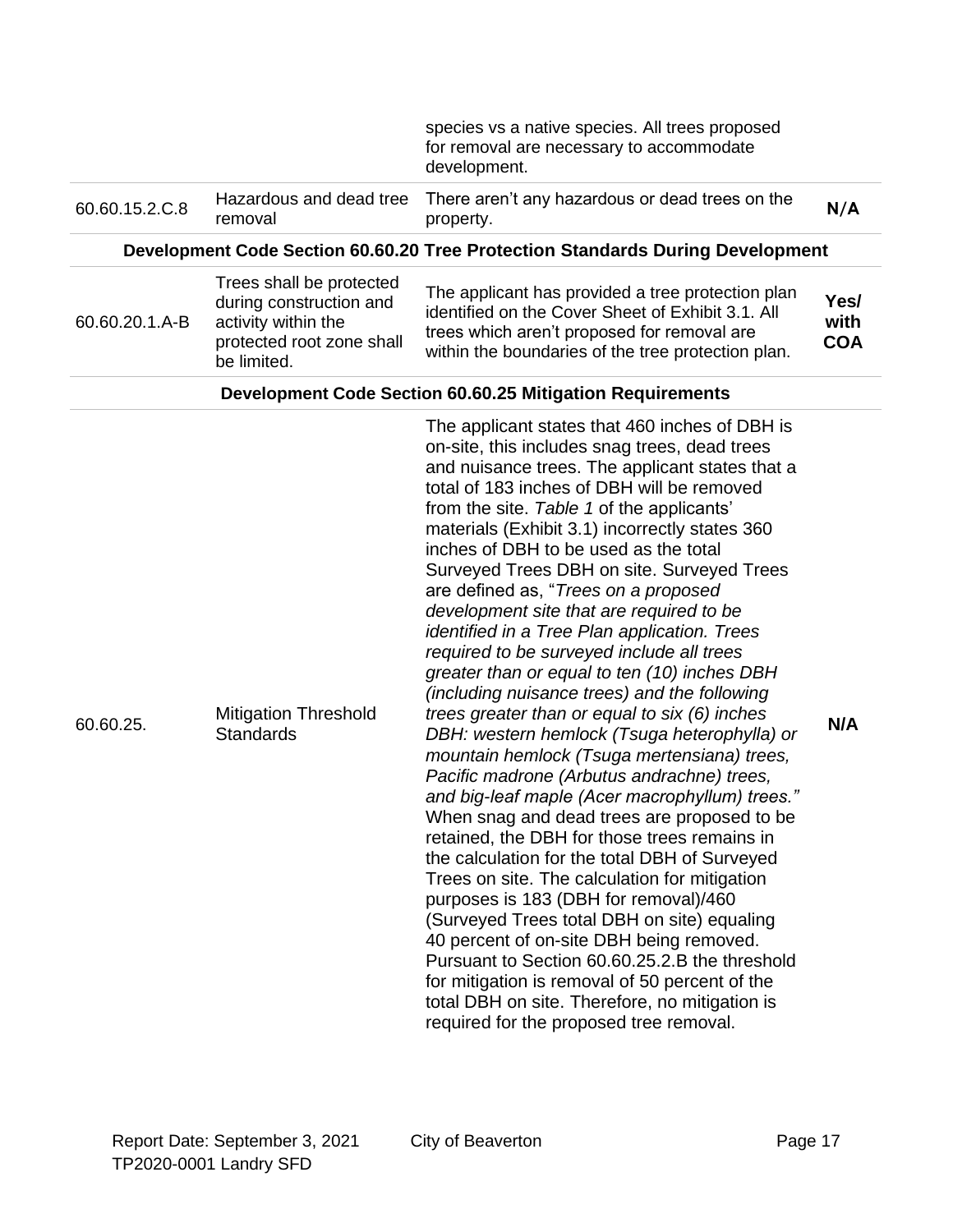## **CONCLUSION & RECOMMENDATION**

Based on the facts and findings presented, staff issues an APPROVAL of TP2021-0001 Landry SFD, subject to the applicable conditions identified in Attachment B.